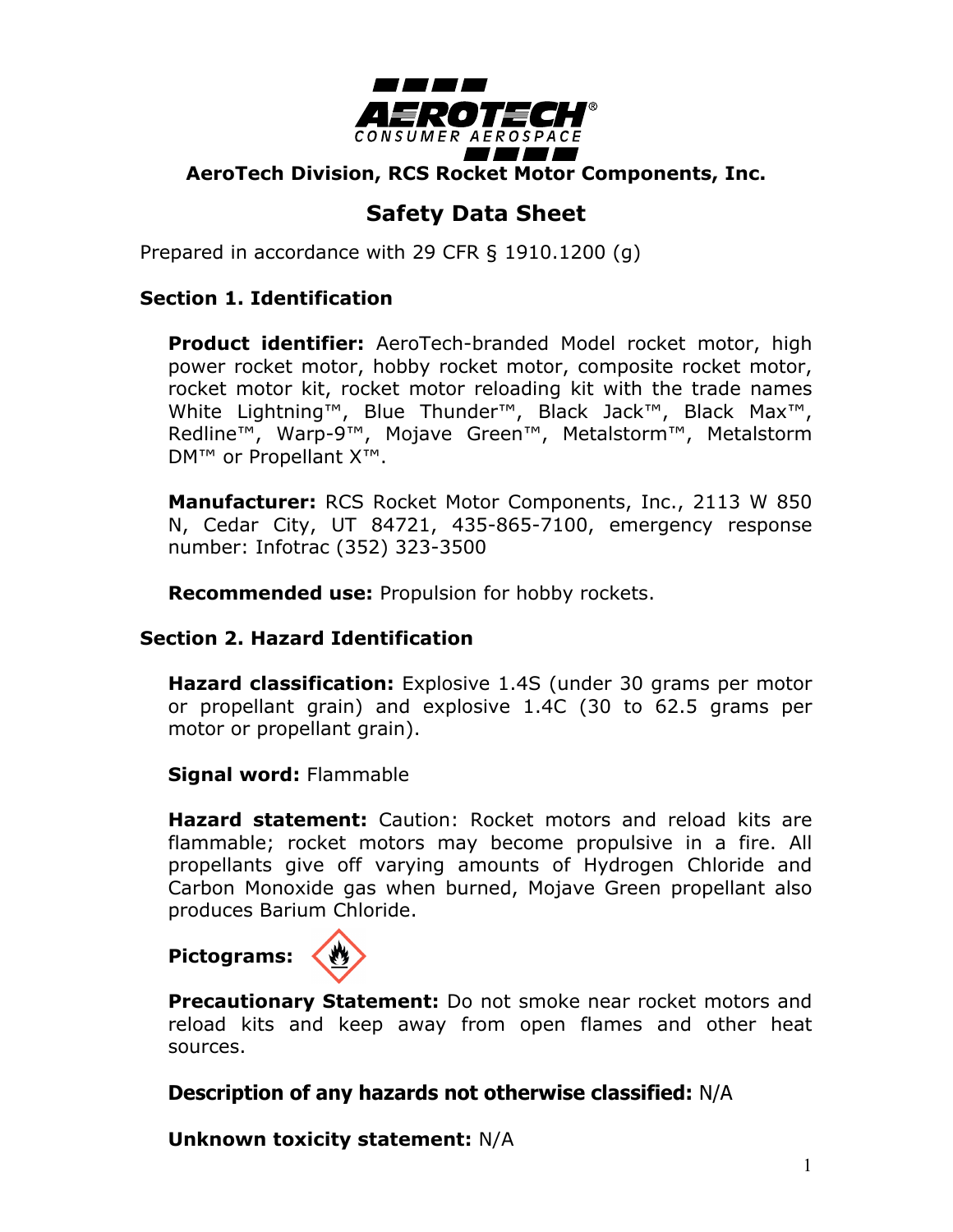## **Section 3. Composition/Information on Ingredients**

#### **Chemical name:** N/A

**Common name and synonyms:** Model rocket motor, high power rocket motor, hobby rocket motor, composite rocket motor, rocket motor kit, rocket motor reloading kit.

#### **Chemical Abstracts Service (CAS) number or other unique identifiers:** N/A

#### **Impurities and stabilizing additives:** N/A

**The chemical name and concentration of all ingredients:** These products contain varying percentages of Ammonium Perchlorate, Strontium and/or Barium Nitrate dispersed in synthetic rubber with lesser amounts of proprietary ingredients such as burn rate modifiers and powdered metal fuels. Rocket motor ejection charges contain black powder.

**Trade secret statement:** The specific chemical identity and/or exact percentage (concentration) of composition of some ingredients has been withheld as a trade secret.

#### **Section 4. First Aid Measures**

**Necessary first-aid instructions:** If ingested, induce vomiting and call a physician. If combustion products are inhaled, move to fresh air and call a physician if ill effects are noted. In the case of skin contact, wash area immediately and contact a physician if severe skin rash or irritation develops. For mild burns use a first aid burn ointment. For severe burns immerse the burned area in cold water at once and see a physician immediately.

**Description of the most important symptoms or effects, and any symptoms that are acute or delayed:** Coughing, tightness of chest in the case of inhalation, redness, blistering or charring of skin in the case of burns, upset stomach, vomiting, or diarrhea in the case of ingestion.

**Recommendations for immediate medical care and special treatment needed, when necessary:** If ingested, induce vomiting and call a physician. If combustion products are inhaled, move to fresh air and call a physician if ill effects are noted. In the case of skin contact, wash area immediately and contact a physician if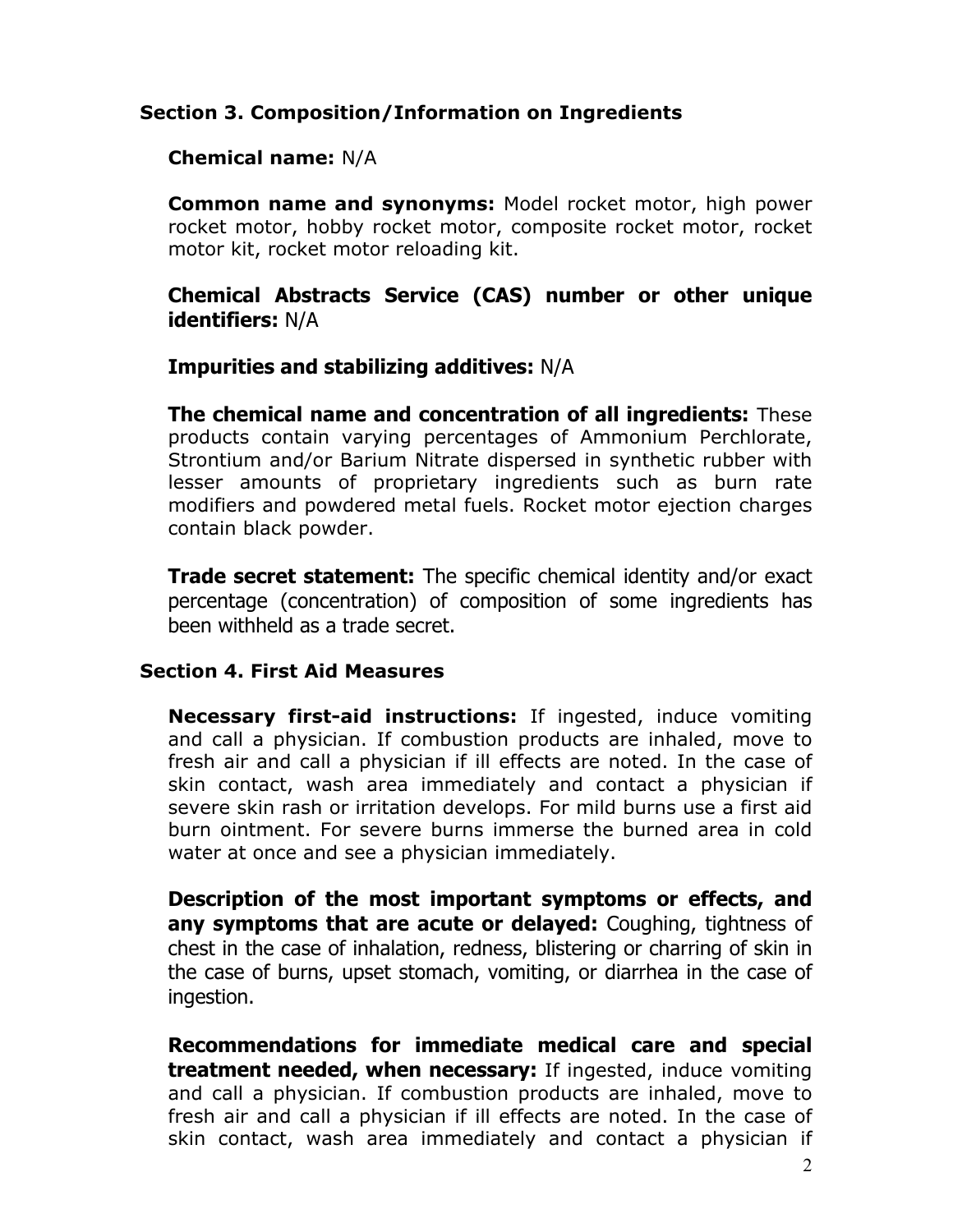severe skin rash or irritation develops. For mild burns use a first aid burn ointment. For severe burns immerse the burned area in cold water at once and see a physician immediately.

#### **Section 5. Fire-Fighting Measures**

**Recommendations of suitable extinguishing equipment, and information about extinguishing equipment that is not appropriate for a particular situation:** Use water when fighting any propellant fire, foam and CO2 are ineffective.

**Advice on specific hazards that develop from the chemical during the fire, such as any hazardous combustion products created when the chemical burns:** Rocket motors may become propulsive in a fire. All propellants give off varying amounts of Hydrogen Chloride and Carbon Monoxide gas when burned, Mojave Green propellant also produces Barium Chloride.

**Recommendations on special protective equipment or precautions for firefighters:** Full-face respirators recommended to prevent from inhaling toxic combustion byproducts.

#### **Section 6. Accidental Release Measures**

**Personal precautions and protective equipment:** N/A

**Emergency procedures, including instructions for evacuations, consulting experts when needed, and appropriate protective clothing:** N/A

**Cleanup procedures:** Put motors and reload kit components back into shipping bags. Disposable rubber gloves are recommended for handling Mojave Green propellant grains.

## **Section 7. Handling and Storage**

**Precautions for safe handling:** Disposable rubber gloves are recommended for handling Mojave Green propellant. Keep away from flames and other sources of heat. Do not smoke within 25 feet of product. Do not ingest. Do not breathe exhaust fumes. Keep in original packaging until ready for use.

**Recommendations on the conditions for safe storage, including any incompatibilities:** Store in a dry location, away from open flames and other heat sources. Do not store near acids.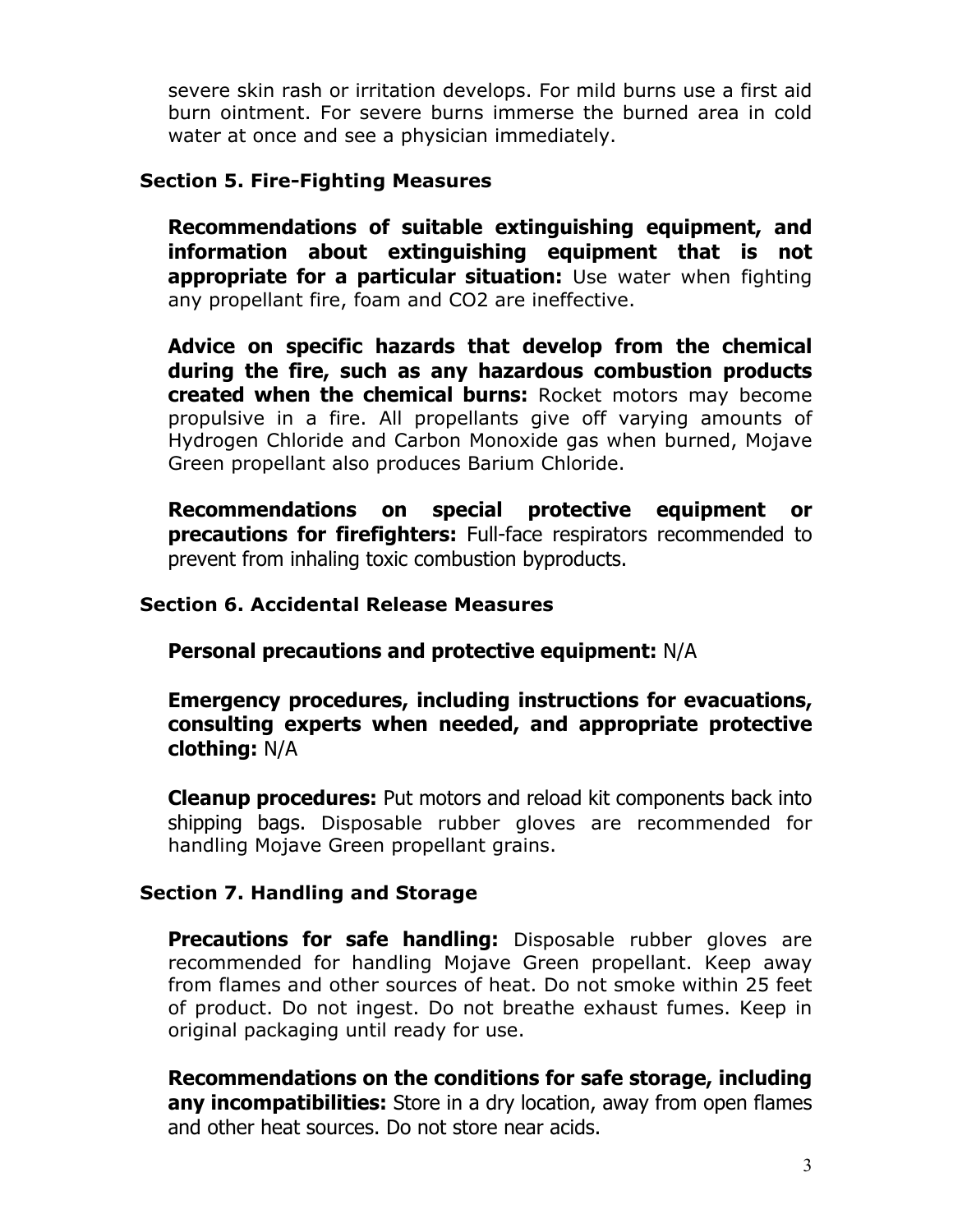## **Section 8. Exposure Controls/Personal Protection**

**OSHA Permissible Exposure Limits (PELs), American Conference of Governmental Industrial Hygienists (ACGIH) Threshold Limit Values (TLVs):** N/A

**Appropriate engineering controls:** Do not use rocket motors and reload kits indoors.

**Recommendations for personal protective measures to prevent illness or injury from exposure to chemicals:** Do not use rocket motors and reload kits indoors. Do not breathe exhaust fumes.

**Any special requirements for PPE, protective clothing or respirators:** N/A

## **Section 9. Physical and Chemical Properties**

**Appearance:** Plastic bags or cardboard tubes containing black plastic cylinders and various colored parts. **Upper/lower flammability or explosive limits:** Propellant ignites at 550 deg. F. **Odor:** Slight. **Vapor pressure:** N/A **Odor threshold:** N/A **Vapor density:** N/A **pH:** N/A **Relative density:** Density of propellant ranges from 0.058 to 0.065 lb/in3 **Melting point/freezing point:** N/A **Solubility(ies):** N/A **Initial boiling point and boiling range:** N/A **Flash point:** N/A **Evaporation rate:** N/A **Flammability:** Flammable. **Upper/lower flammability or explosive limits:** N/A **Vapor pressure:** N/A **Vapor density:** N/A **Relative density:** N/A **Solubility(ies):** N/A **Partition coefficient: n-octanol/water:** N/A **Auto-ignition temperature:** 550 deg. F. **Decomposition temperature:** 550 deg. F.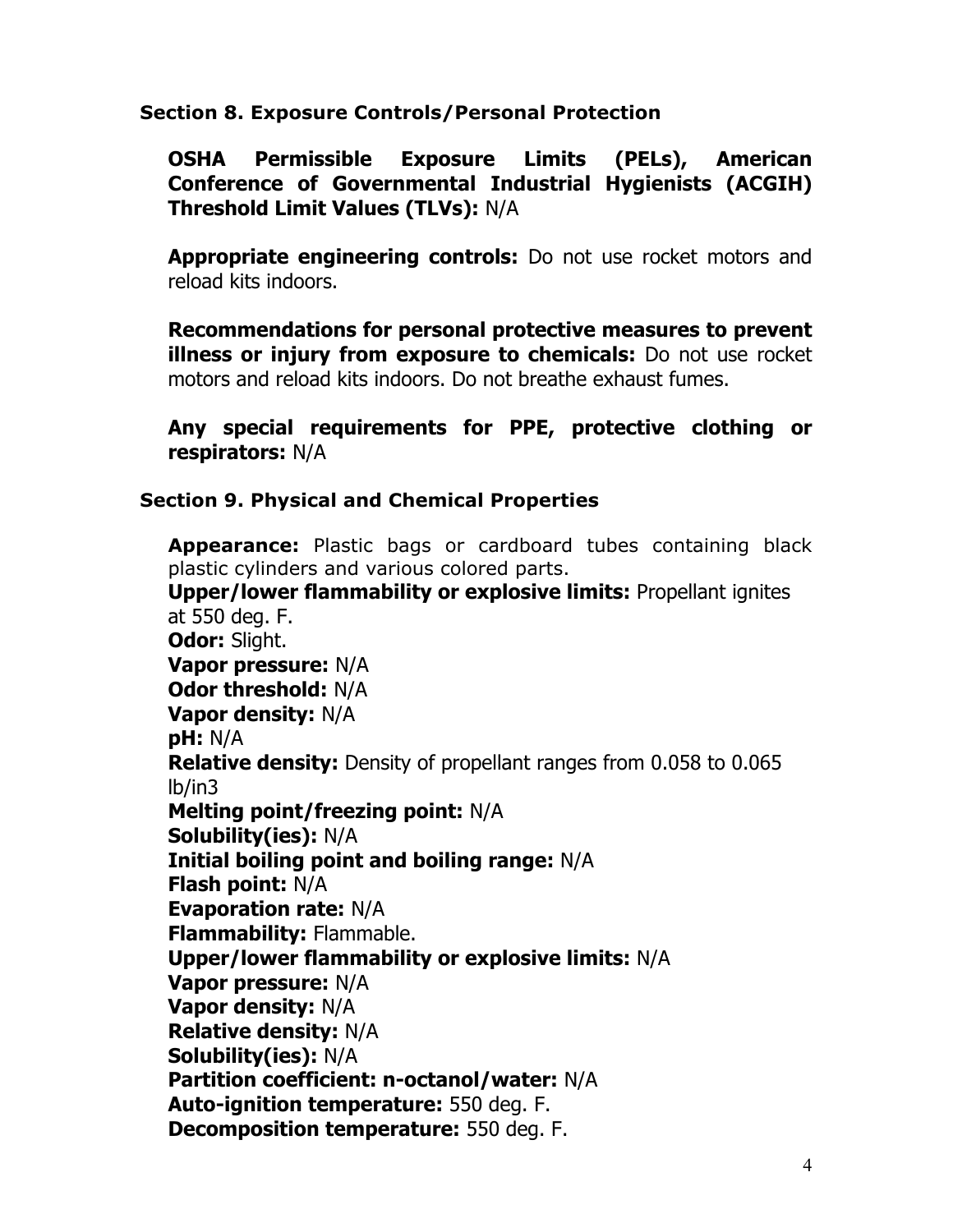**Viscosity:** N/A

## **Section 10. Stability and Reactivity**

## **Reactivity.**

**Description of the specific test data for the chemical(s):** All available test data indicates that the product is stable at normal temperatures.

## **Chemical stability.**

**Indication of whether the chemical is stable or unstable under normal ambient temperature and conditions while in storage and being handled:** Product is stable at normal temperatures.

**Other.**

**Indication of the possibility of hazardous reactions, including a statement whether the chemical will react or polymerize, which could release excess pressure or heat, or create other hazardous conditions. Also, a description of the conditions under which hazardous reactions may occur:** Product autoignites at 550 deg. F.

**List of all conditions that should be avoided:** Open flames, smoking near product, acids, other heat sources.

**List of all classes of incompatible materials:** Acids, peroxides.

**List of any known or anticipated hazardous decomposition products that could be produced because of use, storage, or heating:** Oxides of carbon, Hydrogen Chloride, Barium Chloride (Mojave Green propellant only), metal oxide fumes.

#### **Section 11. Toxicological Information**

**Information on the likely routes of exposure:** Inhalation, skin exposure, ingestion.

**Description of the delayed, immediate, or chronic effects from short- and long-term exposure:** Propellant is an irritant in the case of skin and eye contact, may be extremely hazardous in the case of ingestion, and may be toxic to kidneys, lungs and the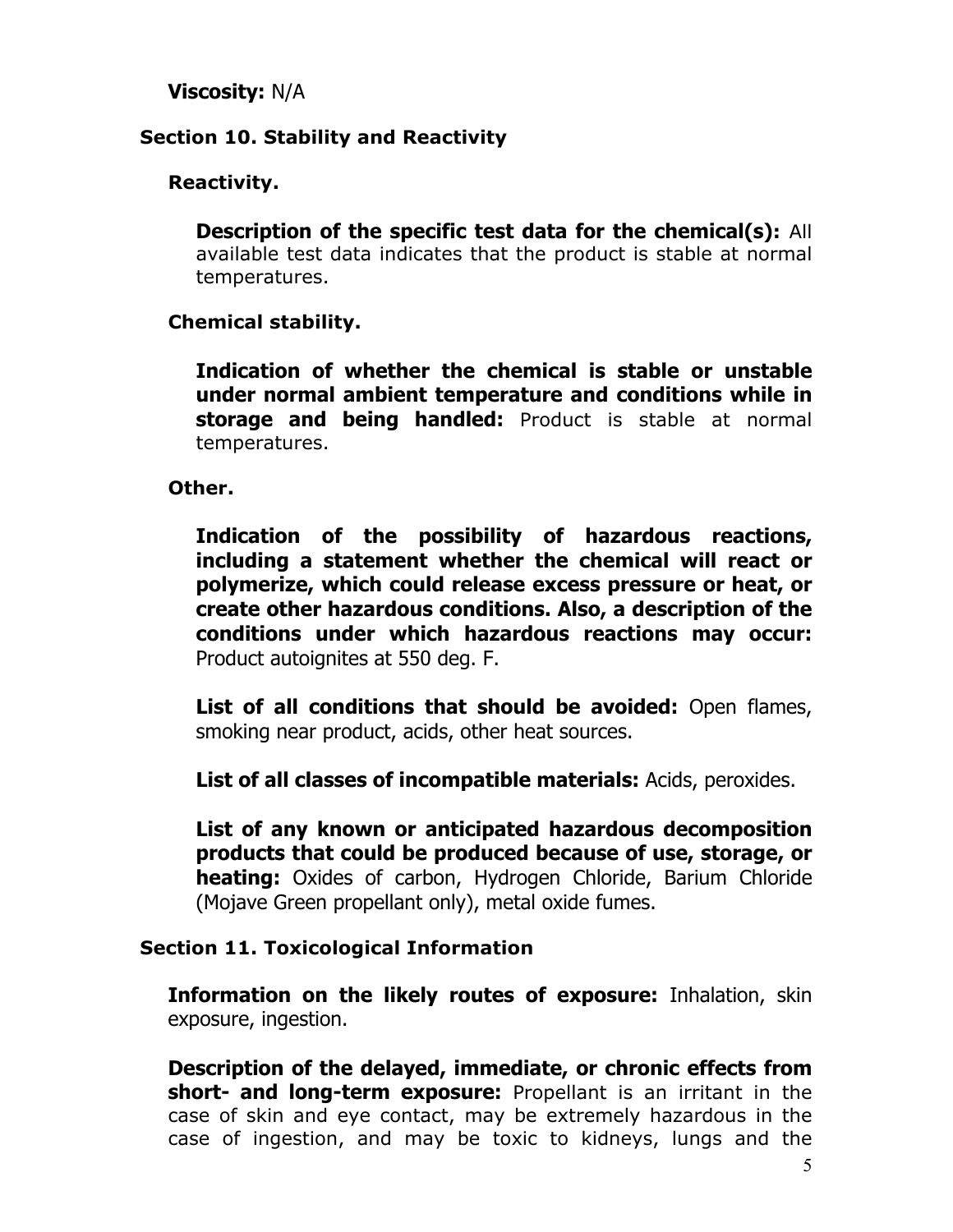nervous system. Symptoms include respiratory irritation, skin irritation, muscle tightness, vomiting, diarrhea, abdominal pain, muscular tremors, weakness, labored breathing, irregular heartbeat, and convulsions. Inhalation of large amounts of combustion products may produce similar but lesser symptoms as ingestion.

## **The numerical measures of toxicity:** N/A

**Description of the symptoms:** Coughing, tightness of chest in the case of inhalation, redness, blistering or charring of skin in the case of burns, upset stomach, vomiting, or diarrhea in the case of ingestion.

**Indication of whether the chemical is listed in the National Toxicology Program (NTP) Report on Carcinogens (latest edition) or has been found to be a potential carcinogen in the International Agency for Research on Cancer (IARC) Monographs (latest editions) or found to be a potential carcinogen by OSHA:** N/A

**Section 12. Ecological Information**

**Data from toxicity tests performed on aquatic and/or terrestrial organisms:** N/A

**Potential for the chemical to persist and degrade in the environment either through biodegradation or other processes:** Unknown.

**Results of tests of bioaccumulation potential:** N/A

**The potential for a substance to move from the soil to the groundwater:** Unknown.

**Other adverse effects:** There are concerns that perchlorate has the potential for thyroid problems in certain individuals.

## **Section 13. Disposal Considerations**

**Description of appropriate disposal containers to use:** None. Rocket motors and reload kits should be disposed of by burning.

**Recommendations of appropriate disposal methods to employ:** Bury loaded rocket motor in hole in ground with only the nozzle exposed, away from people, buildings, animals and flammable